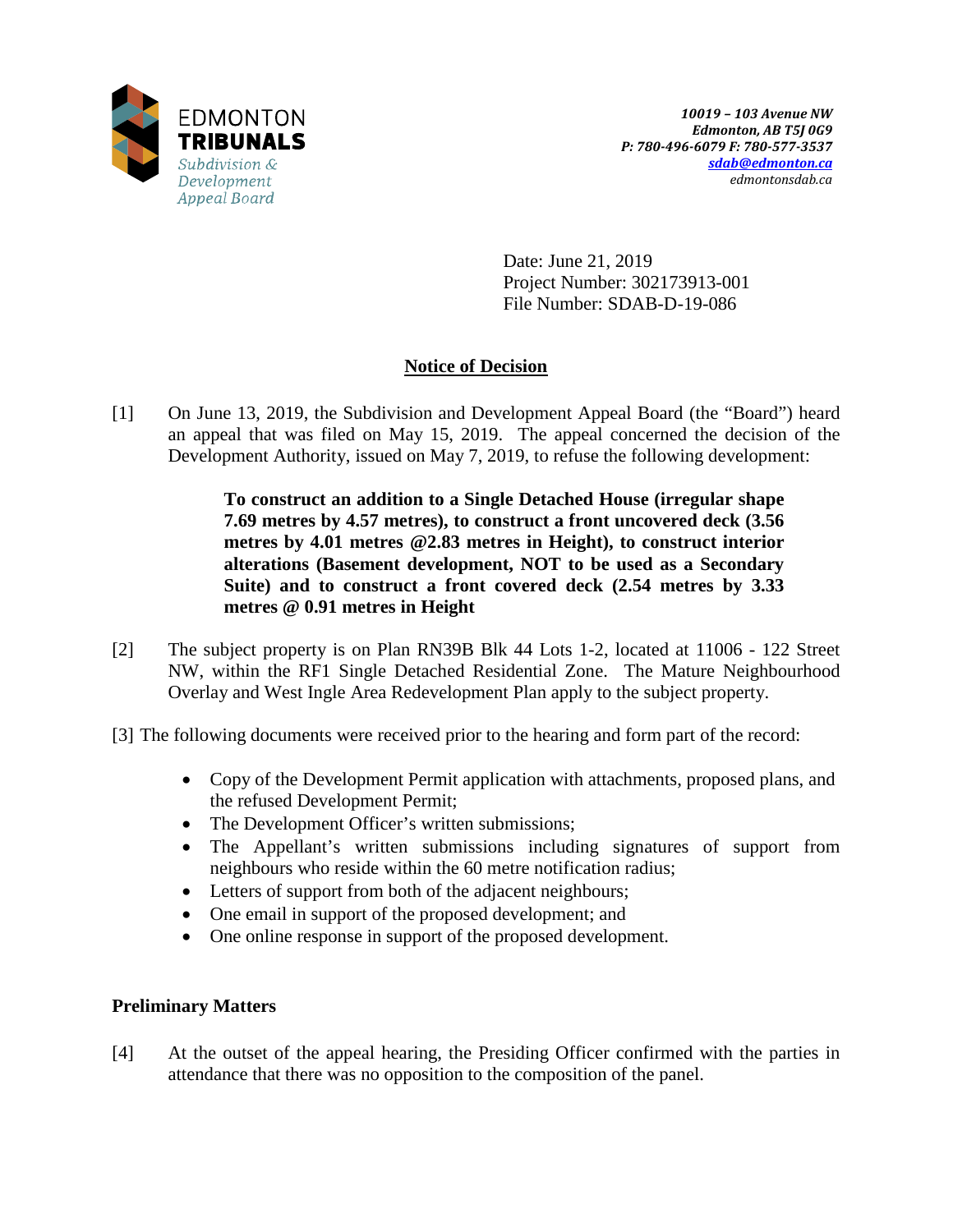- [5] The Presiding Officer outlined how the hearing would be conducted, including the order of appearance of parties, and no opposition was noted.
- [6] The appeal was filed on time, in accordance with Section 686 of the *Municipal Government Act*, RSA 2000, c M-26 (the "*Municipal Government Act*").

#### **Summary of Hearing**

- *i) Position of the Appellant, Mr. M. Stolte:*
- [7] Mr. Stolte and his wife and three children have lived at this property for the past 15 years and have a good relationship with both of their adjacent neighbours.
- [8] His wife is the Past President of the Westmount Community League and they are very aware and involved in community issues.
- [9] Westmount is one of the oldest neighbourhoods in the City. The majority of houses were built in the 1900's prior to World War II. The subject site is located two blocks east of 124 Street which is an historic commercial corridor. Because of the age of the neighbourhood, there are many different building types and setbacks from the street. The neighbourhood is comprised of traditional character houses that were built between 1915 and 1920, post-World War II bungalows, contemporary two storey houses as well as skinny houses and several apartment buildings.
- [10] The diversity of the neighbourhood speaks to some of the variances that exist along 122 Street. Some houses are sited close to the front property line while others are set further back. For example, the house located at 11036 -122 Street that was built in the 1920's is setback 2.44 metres from the front sidewalk while the house on the adjacent lot is setback 25 to 30 feet from the front sidewalk. This situation is not uncommon in this neighbourhood.
- [11] The house is located in the Westmount neighbourhood which places high value on the retention of heritage houses and is adjacent to the historical Westmount Architectural Heritage Area. The site also falls within the West-Ingle Area Redevelopment Plan that was initially approved in 1985.
- [12] The house was built in 1933 as a one storey house and has had at least 16 owners since it was built. In 1992, the owner removed the roof and added a second storey. The interior of the house was gutted and the electrical, duct work, insulation and roofing were upgraded. The house was renovated again in 2004, including refinishing the floors, window frames and sills and bannisters to maintain the traditional character of the house.
- [13] The proposed development will expand and upgrade the existing house to meet their family needs. The proposed addition will ensure that the house is preserved and the historical character is maintained. The proposed addition only requires the removal of one wall at the front of the house that will extend the living area further into the front of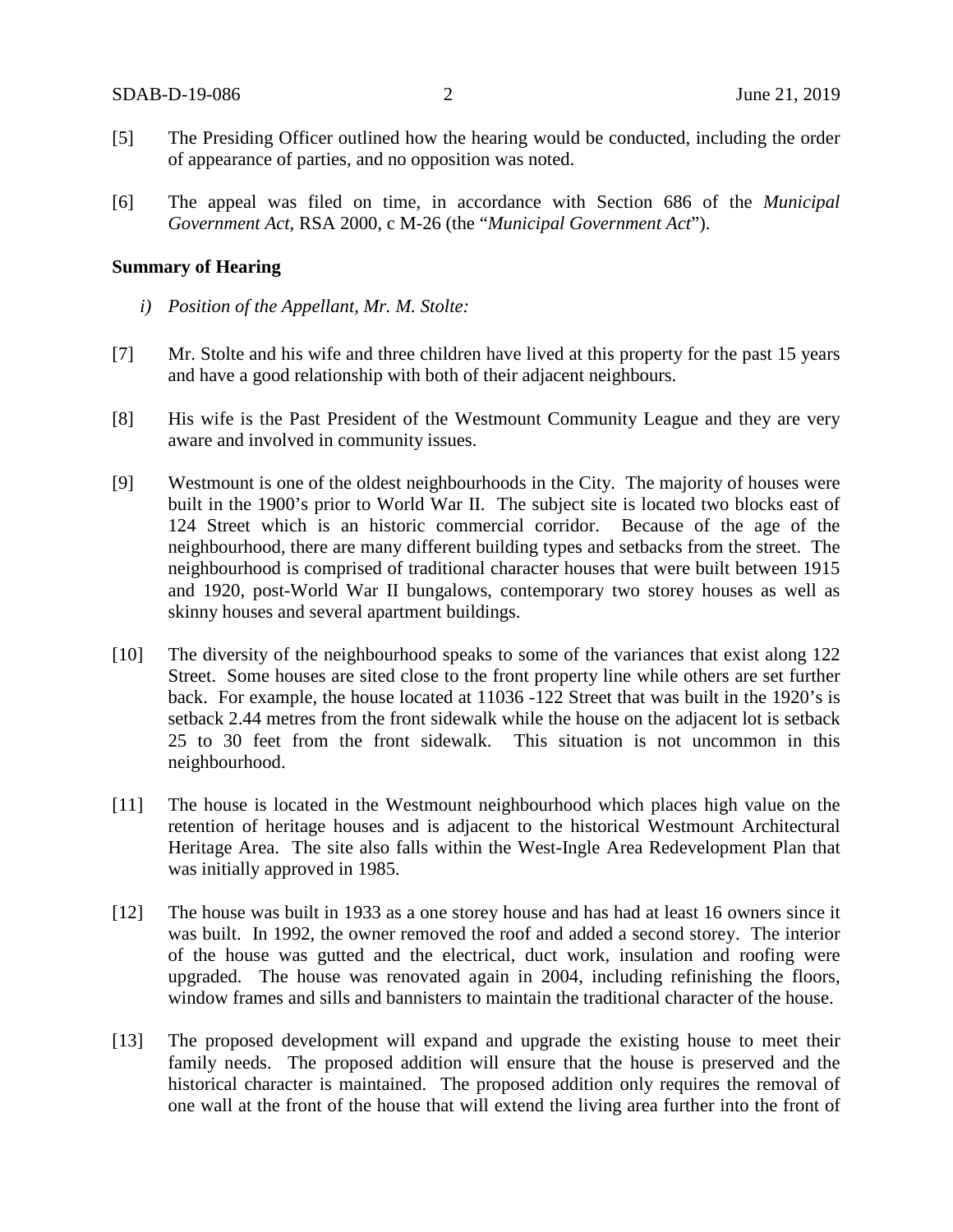the property which will create a larger gathering space within the house and create a friendlier interface with the street front.

- [14] Extensive consultation has occurred with the most affected neighbours who reside north and south of the site throughout the design process to ensure that the houses interface well and that reasonable privacy is maintained.
- [15] The decision was made to develop a one storey addition instead of a two storey addition in order to protect the sunlight for the neighbours to the north and to ensure the development was not overly intrusive into the street front.
- [16] The renderings were referenced to illustrate that the original character of the house will be maintained. The design includes a generous front porch which is characteristic of houses that were built from 1910 to 1930. The proposed front addition also brings the house closer to the existing front sidewalk which is consistent with the era that the house was built.
- [17] Extensive community consultation was undertaken and 20 signatures of support were provided from neighbours who live on 122 Street. The proposed plans and renderings were shared with all of the neighbours that they contacted and the response was overwhelmingly supportive.
- [18] The variances required in the side setback requirements and the projection to the side lot have created a challenge because the house has been sited this close to the property line for 85 years. The proposed development is an extension of the existing wall system and these walls cannot be moved without completely tearing down and rebuilding the house. This would be in conflict with the heritage values of the area and their desire to restore and upgrade the current existing structure.
- [19] Other design options that eliminated the variance in the side setback were considered but the result was a front addition that was not as architecturally pleasing and impacted the overall plan to create an open living space at the front of the house.
- [20] Discussions with Mr. Hosler, the most affected property owner who resides immediately to the north, have been ongoing throughout the process and he has provided both written and verbal support for the proposed development. In fact, the grade between the two houses will be redone as part of the construction process.
- [21] The goal of the addition is to create a more intimate and engaging interface with the front street which is consistent with the era of the house and the block face where there is a tremendous variability in existing front setbacks. The proposed front addition does not intrude on the privacy of the neighbours and it is not an obtrusive build on the blockface.
- [22] In response to the concern of Transportation Planning (Forestry) that the construction of the proposed full basement will damage the root system of a mature tree that straddles his property and the property to the north, a trench was dug in an attempt to determine the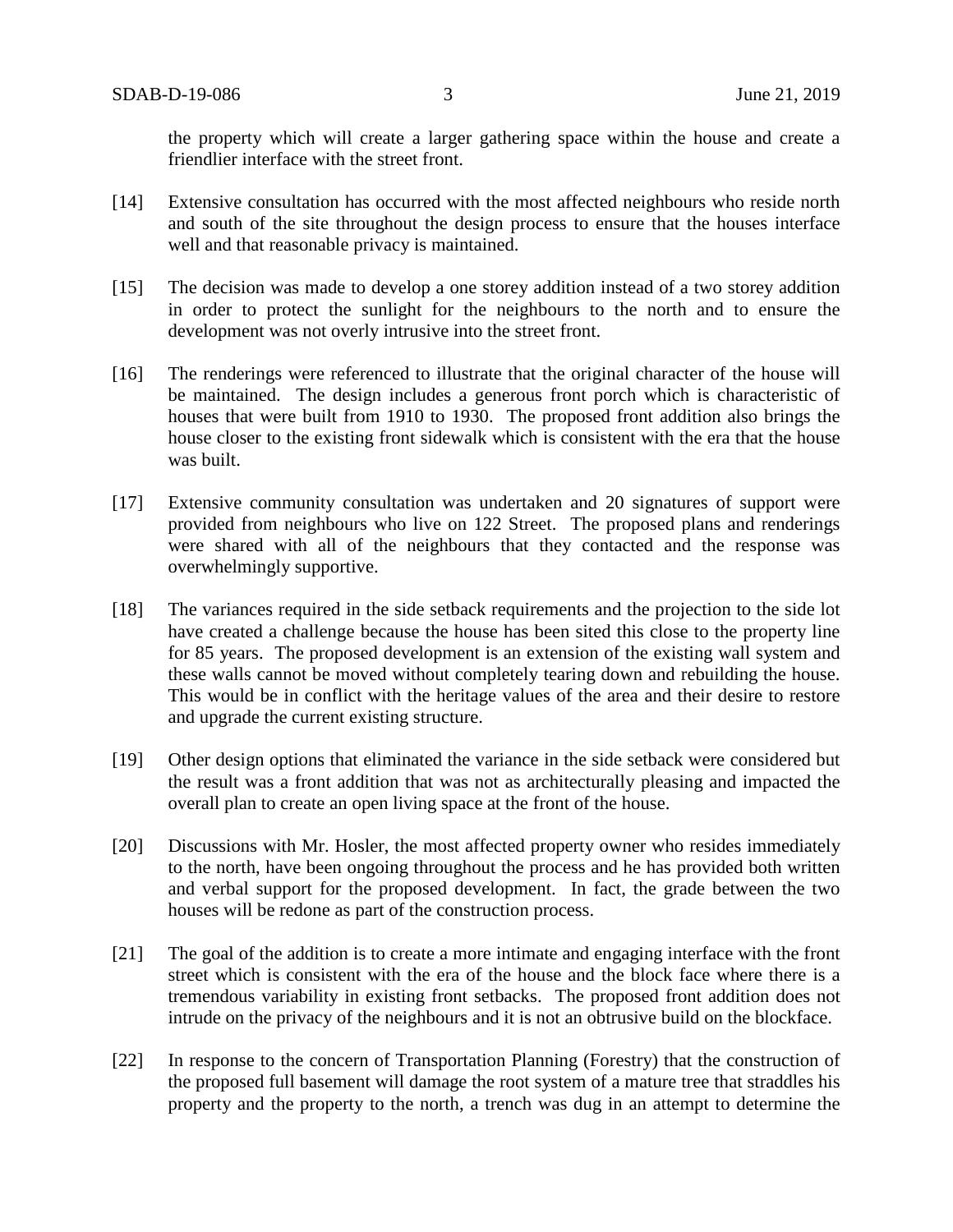impact. From what he could see, only the smaller root systems would be close to any of the construction.

- [23] The proposed development constitutes an investment in the property and the block face that is congruent with the heritage values of the area and the intent of the overall project, to restore and upgrade the current existing structure.
- [24] Mr. Stolte provided the following information in response to questions from the Board:
	- a) Renderings of the proposed addition and the plans were shared during the community consultation and none of the neighbours expressed a concern. Many of the twostorey houses in the neighbourhood have balconies and the mature trees in the front yard will screen the balcony from the front street.
	- b) His wife is the Past President of the Westmount Community League and is still serving as a member of the Board. It is the position of the Community League not to support or oppose a proposed development. They simply determine whether or not the Applicant has completed community consultation.
	- c) Two practical challenges resulted because of the proposed 0.3 metre side setback. First of all, complying with the minimum required 1.2 metre setback would result in the proposed addition being out of alignment with the rest of the existing house which is not visually pleasing and would result in a reduction of the size of the proposed living space at the front of the house.
	- d) There was no evidence of an encroachment onto the site to the north on the Real Property Report that they received when they purchased the property.
	- e) The eaves on the proposed addition will line up with the eaves on the rest of the house.
	- f) Neither of the adjacent property owners expressed any concern regarding the proposed front setback. Both neighbours have provided written support and appreciate the effort to upgrade and increase the value of an historic home in this neighbourhood.
	- g) The recommended conditions provided by the Development Officer have been reviewed and are acceptable.
	- h) The cantilever on the north side of the proposed addition will be very close if not right on the property line. The fireplace should fall directly under the eaves but if it does not, they have the option to push it into the interior of the room.
	- i) There is no fence between his property and the property to the north.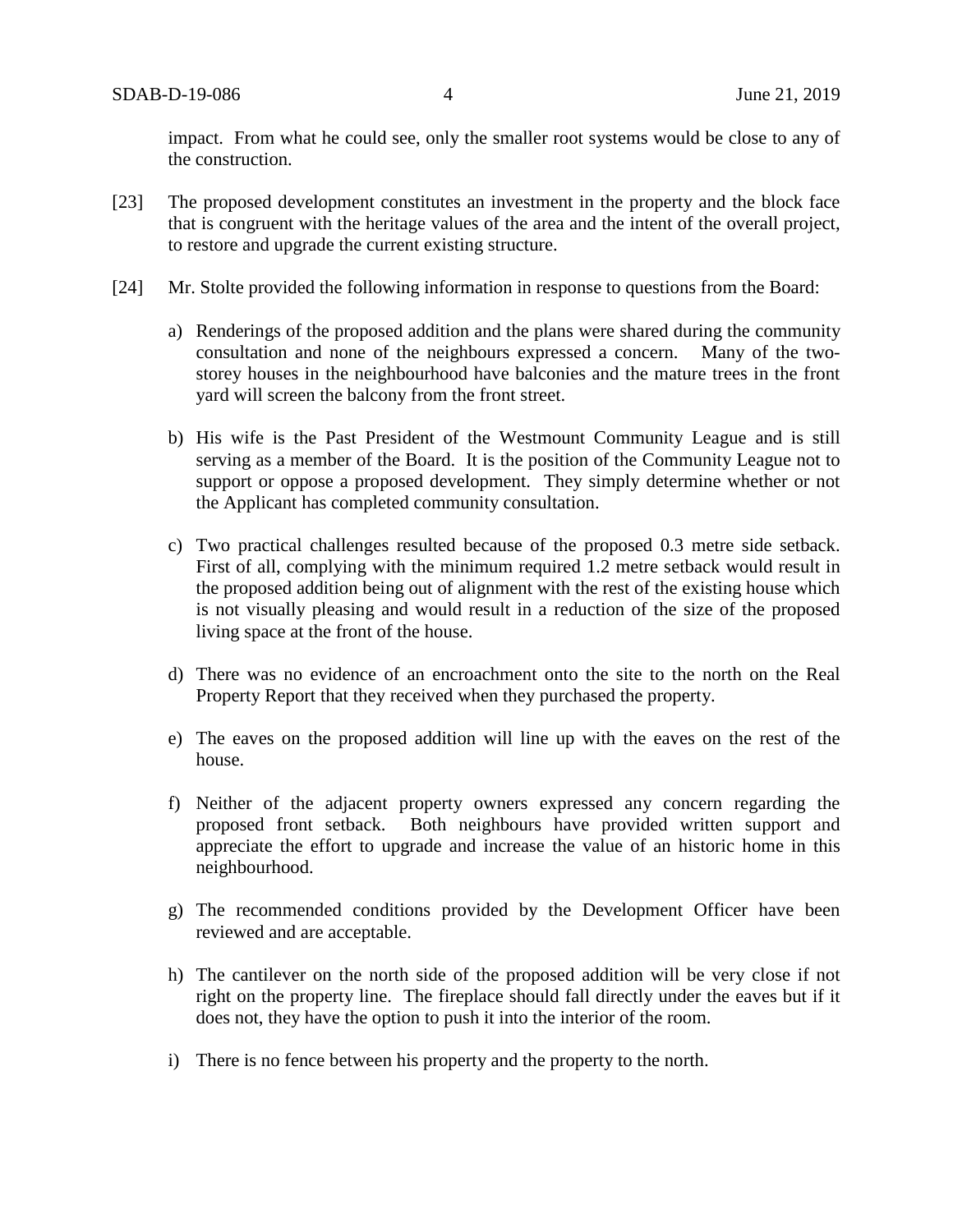- j) It was acknowledged that Policy 5 of the West Ingle Area Redevelopment Plan states "where there is no side yard on one side a maintenance easement would have to be negotiated with the owner of the adjacent lot". He would not be opposed to the imposition of this requirement as a condition of approval.
- k) Based on his calculations, the north wall of his house is 2.55 metres from the south wall of house on the lot to the north.
- *ii) Position of Affected Property Owners in Support of the Appellant, Mr. I. Hosler:*
- [25] Mr. Hosler is fully supportive of the proposed development. It will not impact his privacy and will, in fact, result in improved drainage between his property and the subject property.
	- *iii) Position of the Development Officer, Ms. K. Bauer:*
- [26] Ms. Bauer did not attend the hearing but provided a written submission that was considered by the Board.

### **Decision**

- [27] The appeal is **ALLOWED** and the decision of the Development Authority is **REVOKED**. The development is **GRANTED** as applied for to the Development Authority, subject to the following **CONDITIONS**:
	- 1. Within 14 Days of Approval, prior to any demolition or construction activity, the applicant must post on-site a development permit notification sign (Section 20.5).
	- 2. Immediately upon completion of the exterior alterations, the site shall be cleared of all debris.
	- 3. As far as reasonably practicable, the design and use of exterior finishing materials used shall be similar to, or better than, the standard of surrounding development (Reference Section 57.3(1)).

ADVISEMENTS:

- 1. Lot grades must match the *Edmonton Drainage Bylaw 18093* and/or comply with the Engineered approved lot grading plans for the area. Contact Lot Grading at 780-496- 5576 or lot.grading@edmonton.ca for lot grading inspection inquiries.
- 2. Unless otherwise stated, all above references to "section numbers" refer to the authority under the *Edmonton Zoning Bylaw 12800*.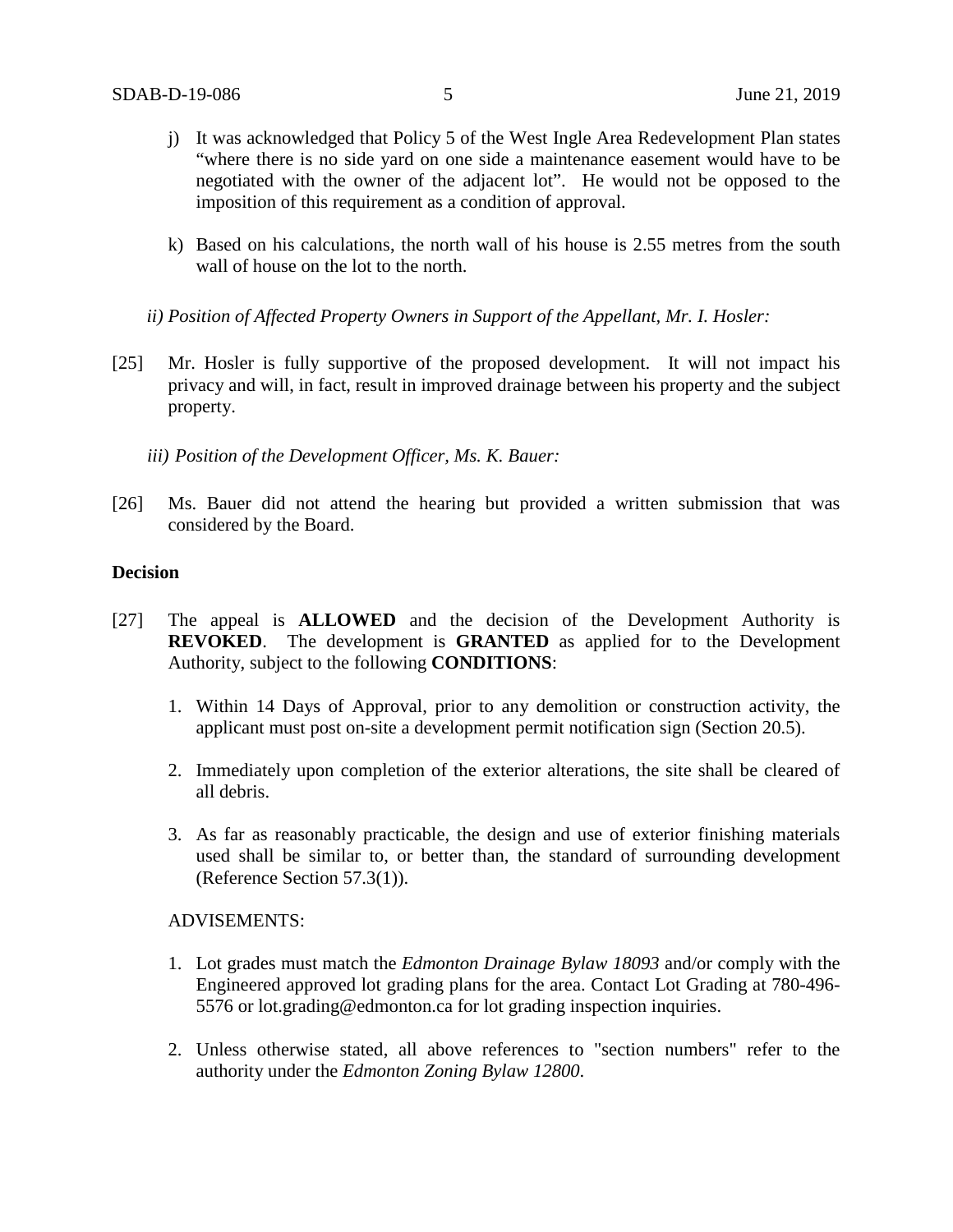- 3. An approved Development Permit means that the proposed development has been reviewed against the provisions of this bylaw. It does not remove obligations to conform with other legislation, bylaws or land title instruments including, but not limited to, the *Municipal Government Act*, the *Safety Codes Act* or any caveats, restrictive covenants or easements that might be attached to the Site. (Reference Section 5.2)
- 4. A Building Permit is required for any construction or change in use of a building. Please contact the 311 Call Centre for further information
- 5. Policy 5 of the West Ingle Area Redevelopment Plan states "where there is no side yard on one side a maintenance easement would have to be negotiated with the owner of the adjacent lot".
- [28] In granting the development, the following variances to the *Edmonton Zoning Bylaw* are allowed:
	- 1. The minimum required Front Setback of 4.6 metres as per section 814.3(1) is varied to allow a deficiency of 1.4 metres, thereby decreasing the minimum required to 3.2 metres.
	- 2. The minimum required Side Setback of 1.2 metres as per section 814.3(3)(a) is varied to allow a deficiency of 0.9 metres, thereby decreasing the minimum required to 0.3 metres.
	- 3. The requirements of section 44.1 are waived.

### **Reasons for Decision**

- [29] The proposed development is an addition to a Single Detached House which is a Permitted Use in the (RF3) Small Scale Infill Development Zone.
- [30] The subject site falls within the Mature Neighbourhood Overlay and the West Ingle Area Redevelopment Plan.
- [31] Based on both the written submission provided by the Development Officer and the submissions of the Appellant, the Board finds that the Community Consultation requirements pursuant to section 814.5(1) of the *Edmonton Zoning Bylaw* have been satisfied.
- [32] The Development Officer refused the proposed development for two reasons. First, there was no unnecessary hardship peculiar to the site as the applicant could have made modifications to the design to comply with the regulations. Second, in his opinion, the variance would unduly interfere with or affect the use, enjoyment or value of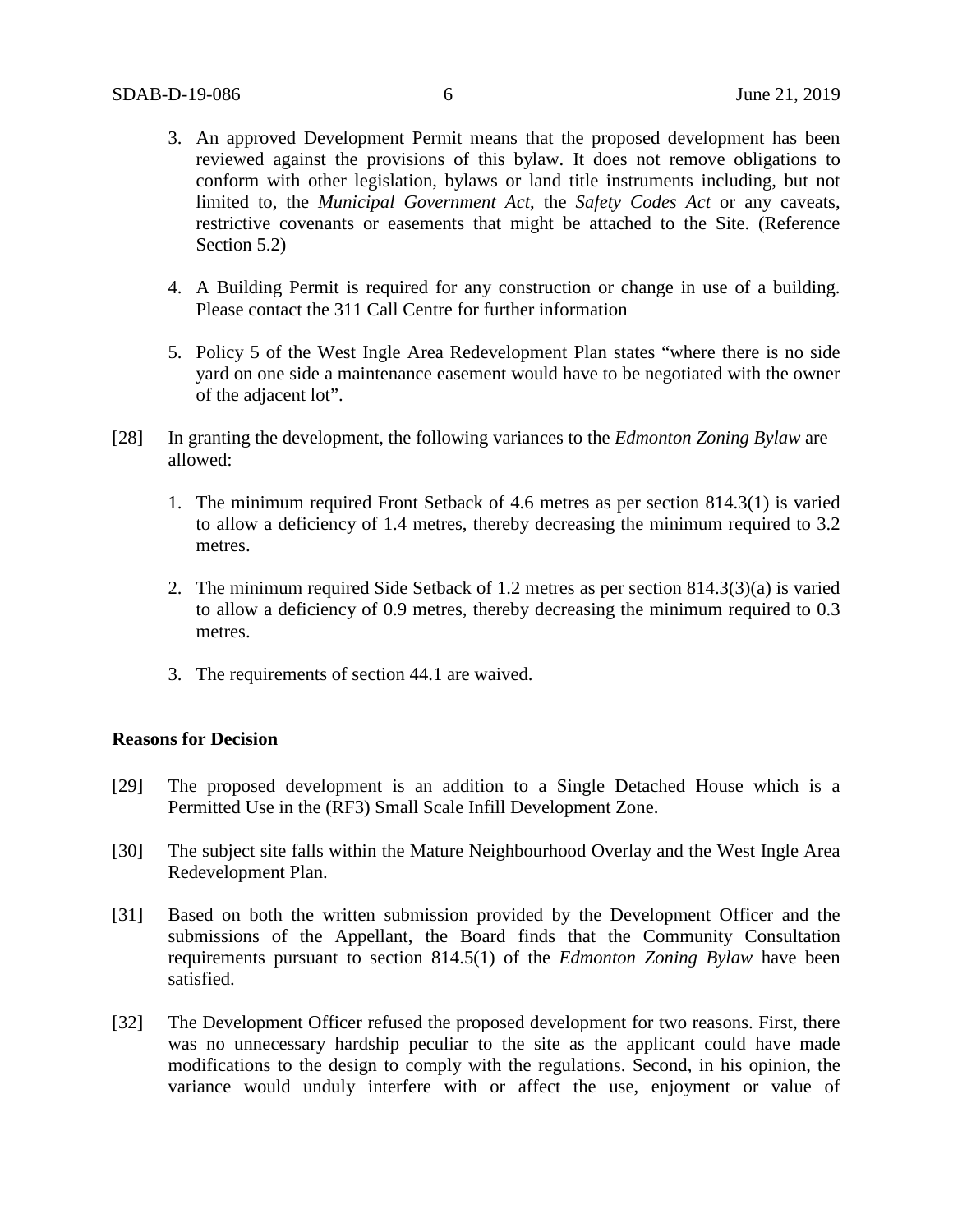neighbouring properties because the design will have a negative effect on the neighbour to the north for any future development they wish to undertake and possibly resale value.

- [33] The Development Officer noted that the existing Single Detached House is nonconforming due to the reduced north Side Setback. The existing Side Setback is 0.3 metres and is deficient by 0.9 metres. Section 643(1)(5) of the *Municipal Government Act* states that a non-conforming building may continue to be used but the building may not be enlarged, added to or rebuilt or structurally altered except to make it conforming, for routine maintenance of the building, or in accordance with the land use bylaw that provides variance powers to the development authority. The Board notes that section 11 of the Bylaw provides the Development Officer with variance authority in respect of nonconforming buildings.
- [34] The Board finds that the required variances are minor in nature in this circumstance and grants the variances, pursuant to section 687(3)(d) of the *Municipal Government Act*, for the following reasons:
	- a) Based on the evidence provided, the existing house was built in 1933 and has been renovated several times since it was originally built. The 0.3 metre north side setback has existed for 85 years without any known complaint.
	- b) The Board acknowledges that the Single Detached House is non-conforming due to the reduced north Side Setback but finds that the proposed front addition will also be set back 0.3 metres and does not require an additional variance.
	- c) The Development Officer was concerned regarding the impact of the proposed development on the most affected property owner to the north. However, in addition to providing a letter of support, Mr. Hosler attended the hearing and advised the Board that even though the north side setback does not comply with the minimum requirements, he fully supports the proposed development.
	- d) The Appellant also provided overwhelming support for the proposed development that was obtained during the community consultation, including a letter of support from the adjacent property owner who resides south of the subject site and numerous signatures of support from property owners who reside within the 60 metre notification radius. Based on the evidence provided by the Appellant, renderings of the proposed addition and the plans were shared with all of the neighbours to ensure that they were fully aware of the required variances.
	- e) While a variance is required for the Front Setback, the proposed Front Setback complies with the requirement that it shall never be less than 3.0 metres, pursuant to section 814.3(1)(a) of the *Edmonton Zoning Bylaw*.
	- f) Based on the evidence provided by the Appellant, this neighbourhood is comprised of diverse housing stock with varying Front Setbacks. Some of the original houses that were built in the 1900s are sited closer to the street than some of the newer houses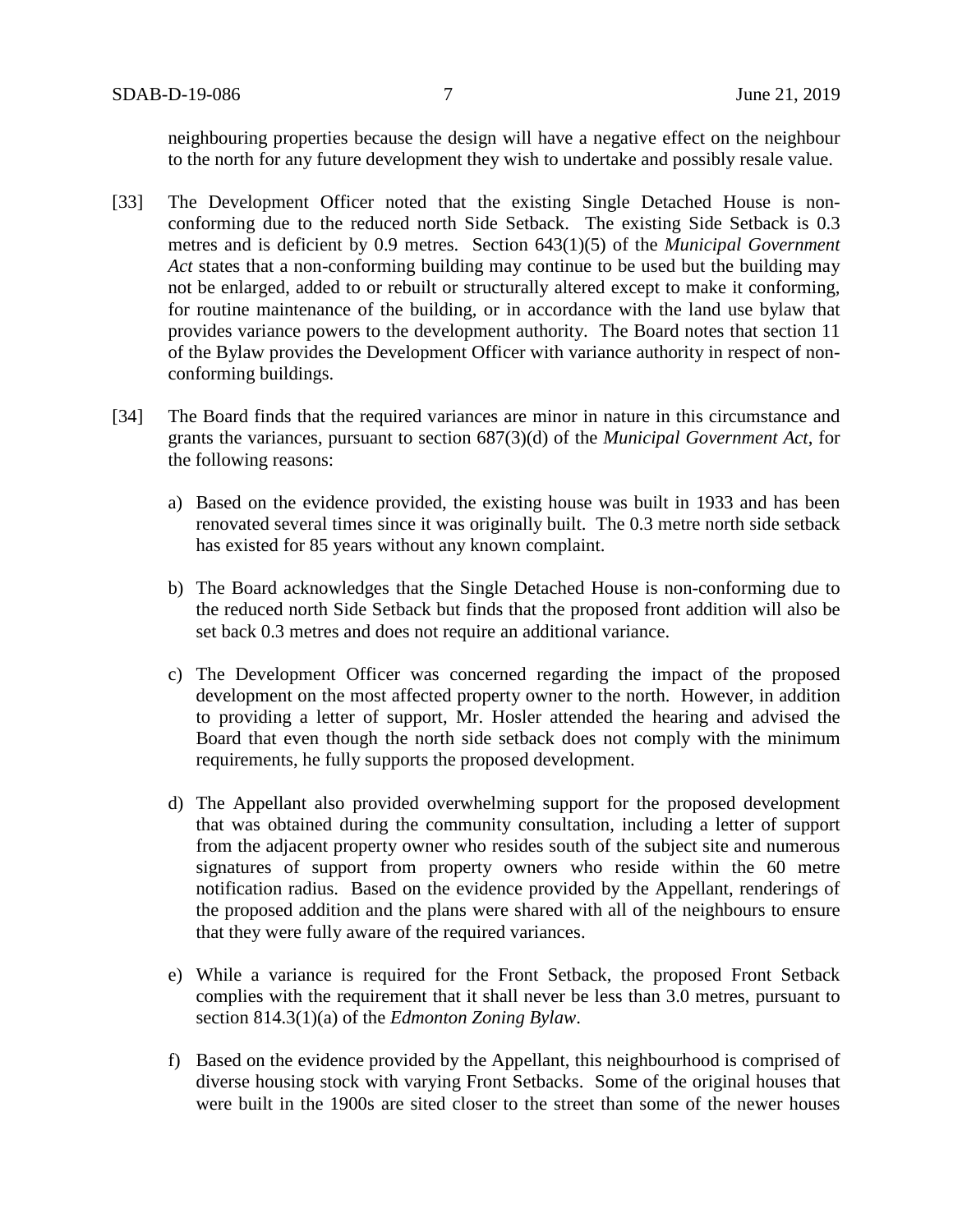that have been built and this is situation is common throughout the neighbourhood. The proposed front addition will not create a Front Setback on this site that is the smallest on the block face. The most affected adjacent property owners, who reside north and south of the subject site, have provided support for the proposed development which is to be located closer to the front lot line than their respective homes.

- g) The variance required in the Front Setback will be mitigated by two large trees that will be retained in the front yard.
- [35] Based on all of the above, the Board finds that the proposed development with the conditions imposed and the required variances will not unduly interfere with the amenities of the neighbourhood nor materially interfere with or affect the use, enjoyment or value of neighbouring parcels of land.

KChiman of

Ms. K. Cherniawsky, Presiding Officer Subdivision and Development Appeal Board

Board members in attendance: Ms. G. Harris, Mr. J. Jones, Mr. A. Nagy

c.c.

City of Edmonton, Development & Zoning Services, Attn: Ms. K. Bauer/Mr. A. Wen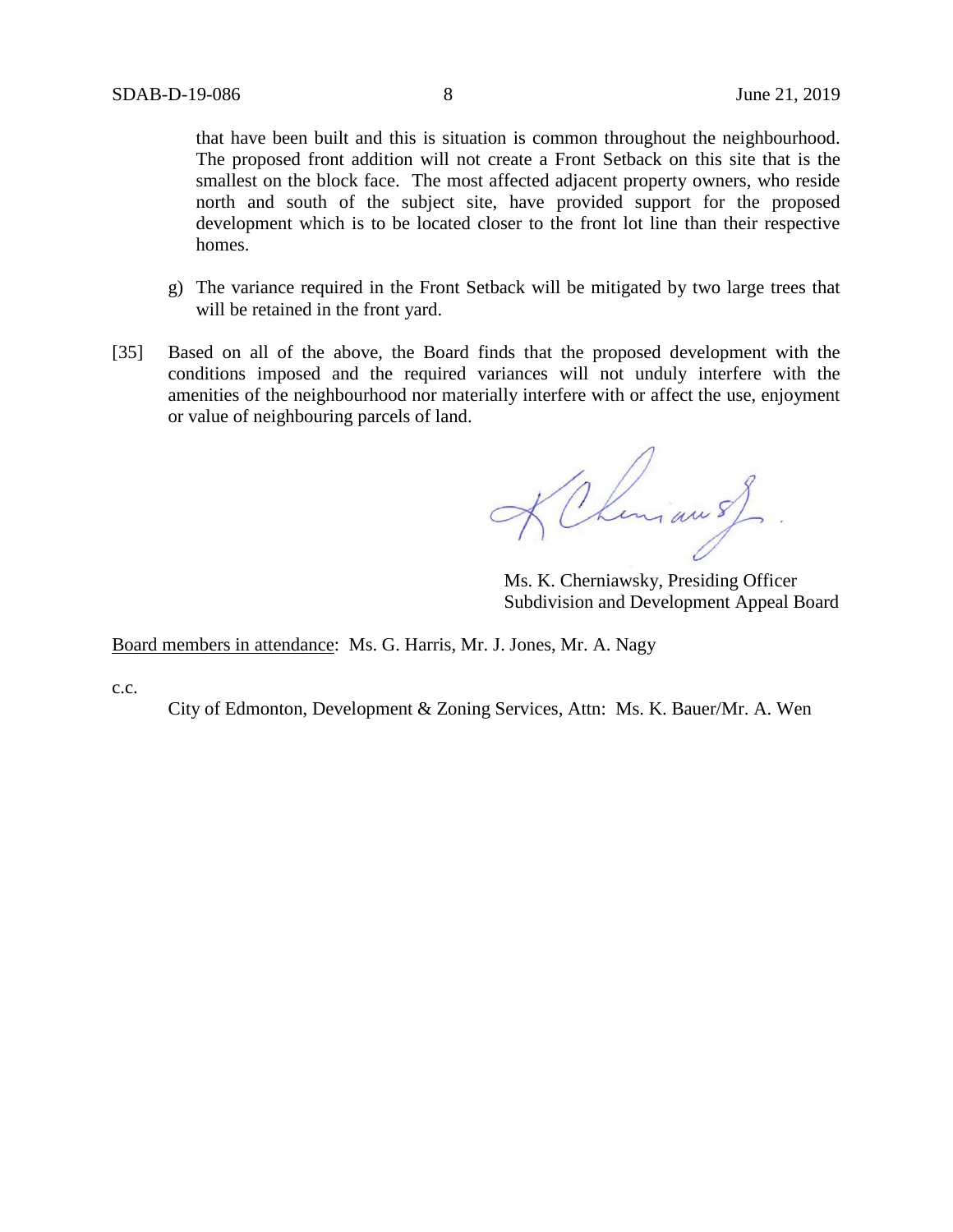## **Important Information for the Applicant/Appellant**

- 1. This is not a Building Permit. A Building Permit must be obtained separately from the Sustainable Development Department, located on the 2nd Floor, Edmonton Tower, 10111 – 104 Avenue NW, Edmonton, AB T5J 0J4.
- 2. Obtaining a Development Permit does not relieve you from complying with:
	- a) the requirements of the *Edmonton Zoning Bylaw*, insofar as those requirements have not been relaxed or varied by a decision of the Subdivision and Development Appeal Board,
	- b) the requirements of the *Alberta Safety Codes Act*,
	- c) the *Alberta Regulation 204/207 – Safety Codes Act – Permit Regulation*,
	- d) the requirements of any other appropriate federal, provincial or municipal legislation,
	- e) the conditions of any caveat, covenant, easement or other instrument affecting a building or land.
- 3. When an application for a Development Permit has been approved by the Subdivision and Development Appeal Board, it shall not be valid unless and until any conditions of approval, save those of a continuing nature, have been fulfilled.
- 4. A Development Permit will expire in accordance to the provisions of Section 22 of the *Edmonton Zoning Bylaw, Bylaw 12800*, as amended.
- 5. This decision may be appealed to the Alberta Court of Appeal on a question of law or jurisdiction under Section 688 of the *Municipal Government Act*, RSA 2000, c M-26. If the Subdivision and Development Appeal Board is served with notice of an application for leave to appeal its decision, such notice shall operate to suspend the Development Permit.
- 6. When a decision on a Development Permit application has been rendered by the Subdivision and Development Appeal Board, the enforcement of that decision is carried out by the Sustainable Development Department, located on the 2nd Floor, Edmonton Tower, 10111 – 104 Avenue NW, Edmonton, AB T5J 0J4.

*NOTE: The City of Edmonton does not conduct independent environmental checks of land within the City. If you are concerned about the stability of this property for any purpose, you should conduct your own tests and reviews. The City of Edmonton, when issuing a development permit, makes no representations and offers no warranties as to the suitability of the property for any purpose or as to the presence or absence of any environmental contaminants on the property.*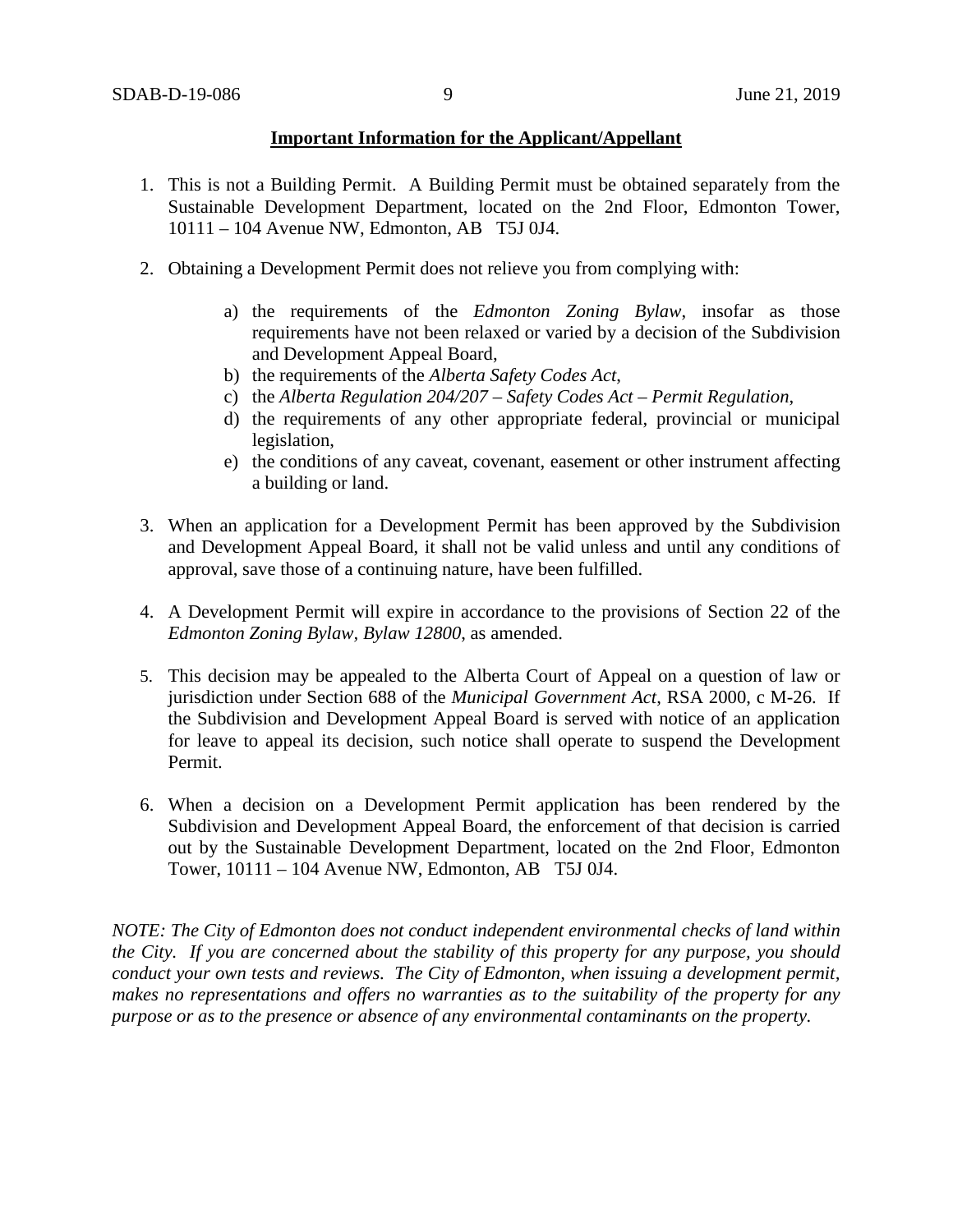

Date: June 21, 2019 Project Number: 308382227-001 File Number: SDAB-D-19-087

# **Notice of Decision**

[1] On June 13, 2019, the Subdivision and Development Appeal Board (the "Board") heard an appeal that was filed on May 15, 2019. The appeal concerned the decision of the Development Authority, issued on May 14, 2019 to refuse the following development:

> To construct a Single Detached House with Unenclosed Front Porch, front balcony, rear balconies, rear uncovered deck (7.62 metres by 4.42 metres), fireplace, and Basement development (NOT to be used as an additional Dwelling).

- [2] The subject property is on Plan 1226AQ Blk 4 Lot 27, located at 9726 96 Street NW, within the RF3 Small Scale Infill Development Zone. The Mature Neighbourhood Overlay, North Saskatchewan River Valley and Ravine System Protection Overlay, and Cloverdale Area Redevelopment Plan apply to the subject property.
- [3] The following documents were received prior to the hearing and form part of the record:
	- Copy of the Development Permit application with attachments, proposed plans, and the refused Development Permit;
	- The Development Officer's written submissions;
	- The Appellant's reasons for appeal and supporting documents;
	- One e-mail in opposition; and
	- One Online response in support.
- [4] The following exhibits were presented during the hearing and form part of the record:
	- Exhibit A Photos of streetscape and adjacent homes.
	- Exhibit B Marked up drawings of over height portion of proposed development.

## **Preliminary Matters**

[5] At the outset of the appeal hearing, the Presiding Officer confirmed with the parties in attendance that there was no opposition to the composition of the panel.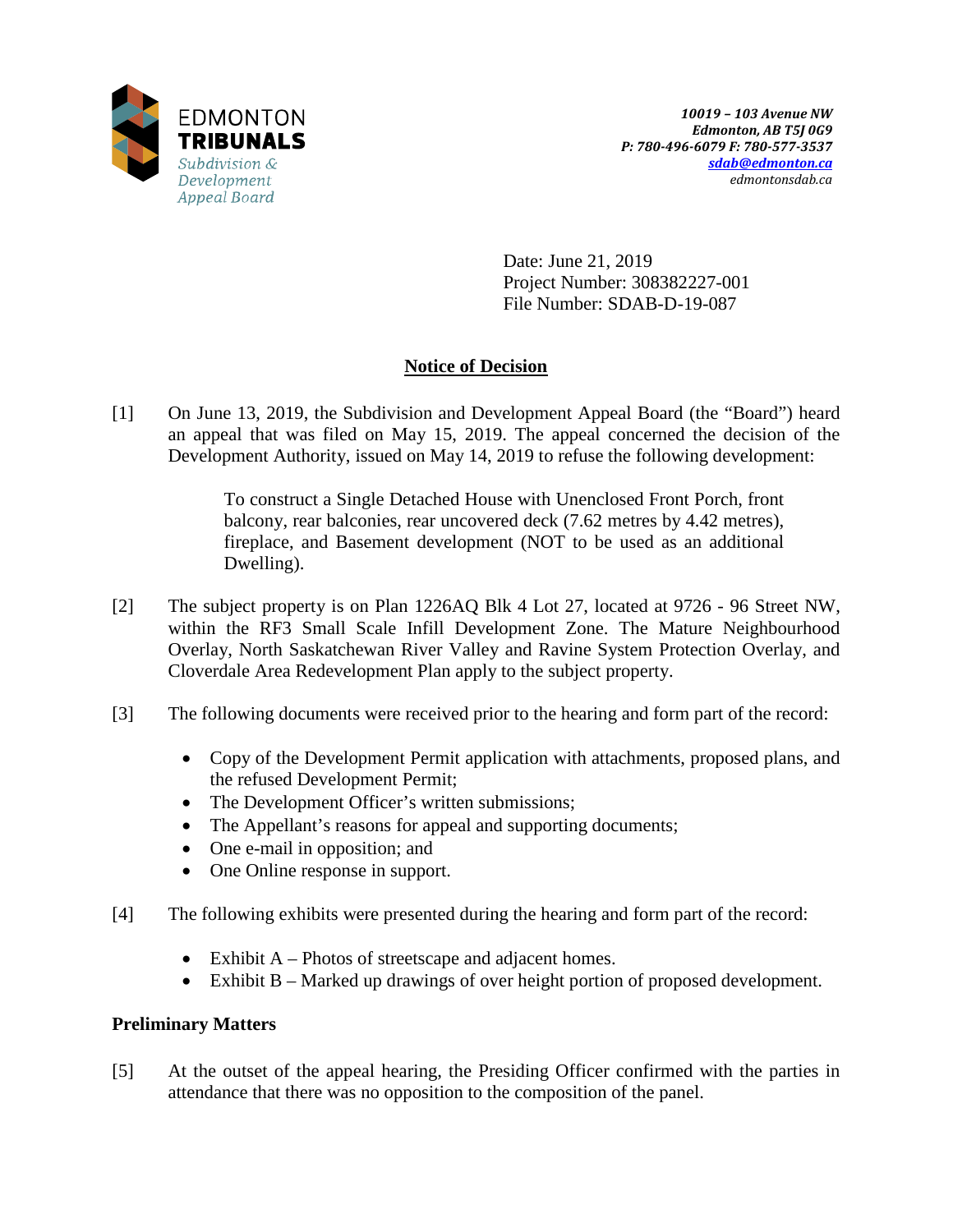- [6] The Presiding Officer outlined how the hearing would be conducted, including the order of appearance of parties, and no opposition was noted.
- [7] The appeal was filed on time, in accordance with Section 686 of the *Municipal Government Act*, RSA 2000, c M-26 (the "*Municipal Government Act*").

## **Summary of Hearing**

- *i) Position of the Appellant, L. Ceminchuk*
- [8] Mr. R. Watkins, Agent for the Appellant, made a presentation. L. Ceminchuk, Appellant, was also present and was accompanied by her fiancé and her father. The Appellant and her fiancé currently reside in a condo in Cloverdale and are proposing to build their first home together.
- [9] After receiving the refused permit, Ms. Ceminchuk attempted to consult with all of the neighbours within 60 metres to provide them details of the proposed development. She obtained 14 letters of support which included letters from the two most impacted abutting neighbours as well a neighbour to the rear. Despite numerous attempts, there were a number of property owners they were unable to contact.
- [10] One letter of opposition was received which simply stated that the height regulations which are in place should be complied with. No other party voiced any concerns regarding the proposed development to the Appellant.
- [11] The Board must determine if the proposed development would unduly interfere with the amenities of the neighbourhood or materially interfere with or affect the use, enjoyment or value of neighbouring parcels of land as per section 687(3) of the *Municipal Government Act*. The letter of opposition received provides no evidence of any negative impact.
- [12] The majority of the existing homes in this neighbourhood have been redeveloped. There are many homes which are two stories or higher; therefore, the proposed development is not out of character with the neighbourhood.
- [13] The Appellant has done everything possible to make the upper floor a livable area while mitigating any negative impacts on surrounding neighbours.
	- (1) The upper floor has been set back on three sides approximately 8 feet from the front and rear of the house and approximately two feet from one of the sides. As a result, the upper floor is not visible to a person walking on the sidewalk past the front of the home.
	- (2) This upper floor is quite small and is 460 square feet or only 46 percent of the total footprint of the house.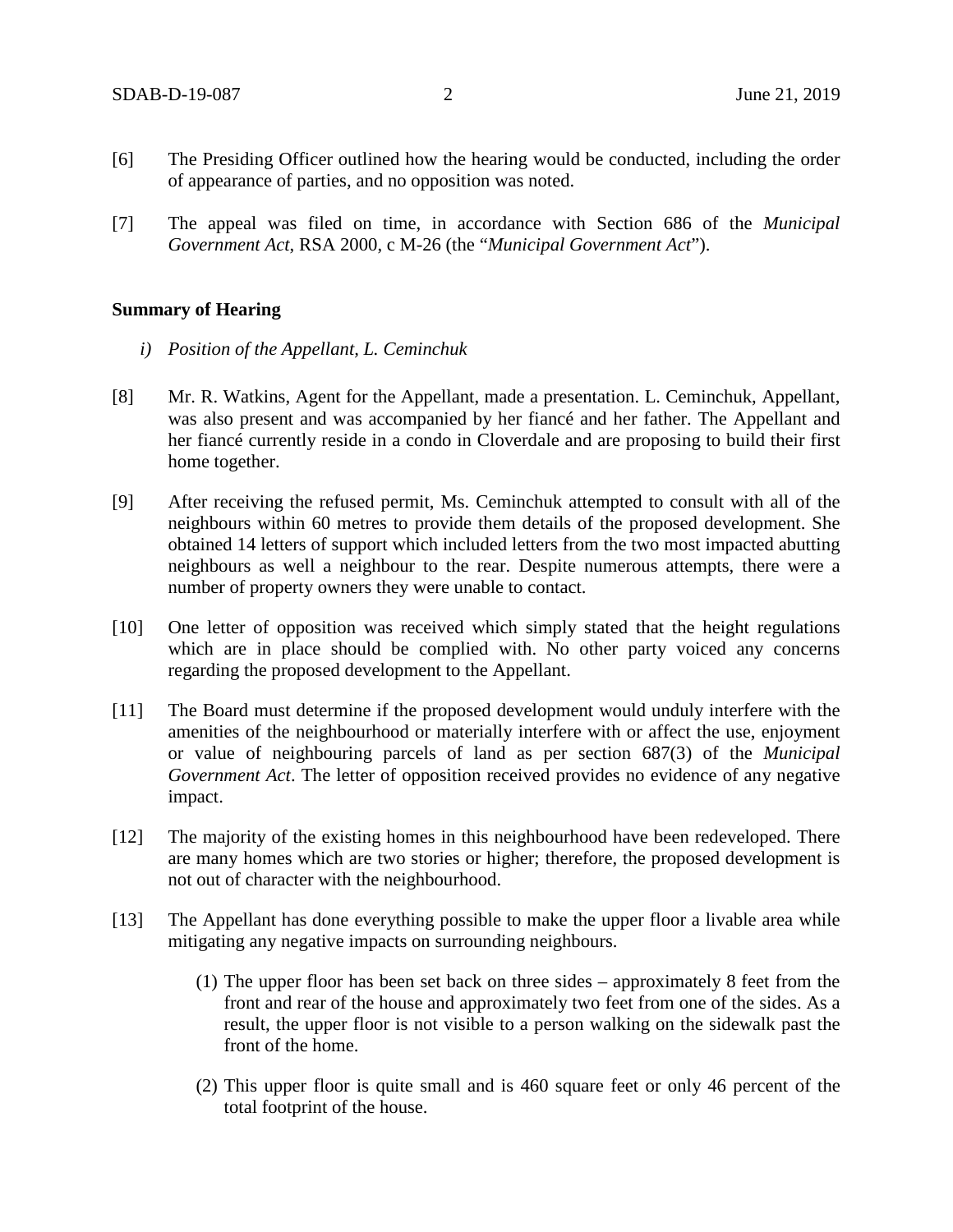- [14] Marked up drawings were used to show the location of the over height portion of the proposed development as well as the stepped back upper floor (Exhibit A).
- [15] A series of photographs was used to provide context to the immediately surrounding area (Exhibit B):
	- (1) There are 60 foot tall trees in the rear yard of the person who submitted the letter of opposition.
	- (2) There are many large, mature trees in this neighbourhood which obscure the tops of the buildings from street level.
	- (3) When standing on the porch of a house, it is very difficult to even see across the street due to the amount of vegetation.
	- (4) Photos of the immediately adjacent homes were shown. The home immediately to the south is an older home which is likely to be redeveloped in the near future. The home to the north is new and its highest point is approximately two feet lower than the tallest point of the parapet of the proposed development.
- [16] In summary, the Appellants request that the Board grant the required Height variance as there would be no negative impact to anyone.
- [17] The recommended conditions of the Development Officer were reviewed and the Appellants have no objections to any of them.
	- *ii) Position of the Development Officer, R. Zhou*
- [18] The Development Authority did not attend the hearing and the Board relied on Mr. Zhou's written submission.

### **Decision**

- [19] The appeal is **ALLOWED** and the decision of the Development Authority **REVOKED**. The development is **GRANTED**, subject to the following **CONDITIONS** as proposed by the Development Authority:
	- 1. WITHIN 14 DAYS OF APPROVAL, prior to any demolition or construction activity, the applicant must post on-site a development permit notification sign (Reference Section 20.2).
	- 2. The development shall be constructed in accordance with the stamped and approved drawings.
	- 3. Platform Structures located within a Rear Yard or interior Side Yard, and greater than 1.0 metres above the finished ground level, excluding any artificial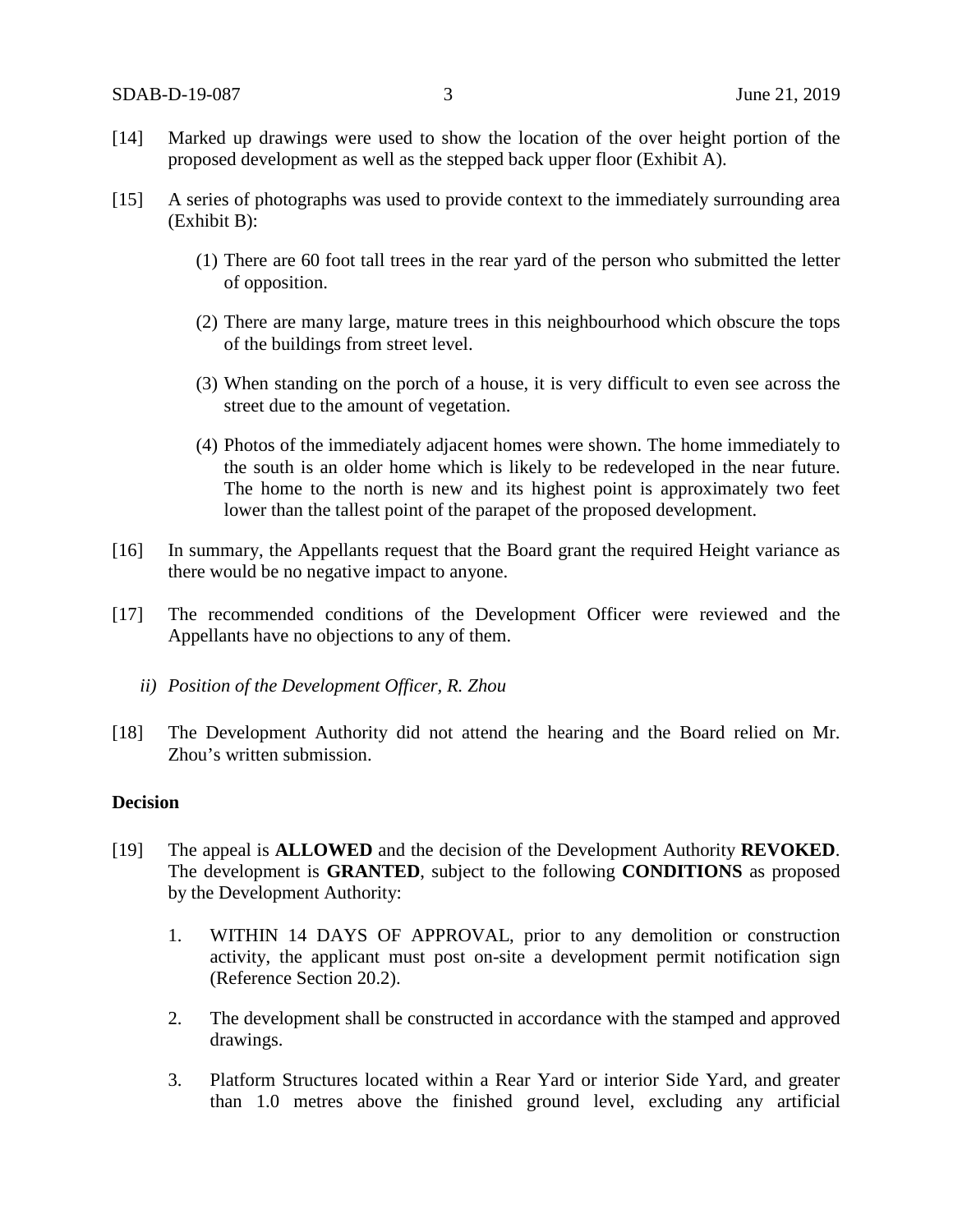embankment, shall provide Privacy Screening to prevent visual intrusion into Abutting properties (Reference Section 814.3.9),

- 4. Single Detached Housing requires 1 parking space per dwelling (Reference Schedule 1 of Section 54.2).
- 5. Landscaping shall be installed and maintained in accordance with Section 55.
- 6. Frosted or opaque glass treatment shall be used on windows as indicated on the drawings to minimize overlook into adjacent properties (Reference Section 814.3.8).
- 7. The proposed Basement development(s) shall NOT be used as an additional Dwelling. An additional Dwelling shall require a new Development Permit application.
- 8. The proposed wet bar shall only be used by the household which uses the principal kitchen on the main floor.
- 9. Above or underground sprinklers or irrigation systems shall be prohibited (Reference Section 811.3.6.a)
- 10. Roof leaders, downspouts, and sump pump discharge spouts shall not be allowed to discharge into or onto the ground. They shall be connected to the sewer system (Reference Section 811.3.6.b).
- 11. The Rear Yard and Side Yard shall be generally landscaped with permeable landscaping materials and shall not contain Impermeable Materials in either the Rear Yard or the Side Yard that exceed a total area of greater than 12 square metres respectively (Reference Section 811.3.7).

## **ADVISEMENTS**

- 1. Any future deck development greater than 0.6 metres in height will require development and building permit approvals.
- 2. Any future deck enclosure or cover requires a separate development and building permit approval.
- 3. Any future basement development requires development and building permit approvals.
- 4. Any future additional dwelling such as a Secondary Suite shall require a separate development permit application.
- 5. The driveway access must maintain a minimum clearance of 1.5 metres from all surface utilities.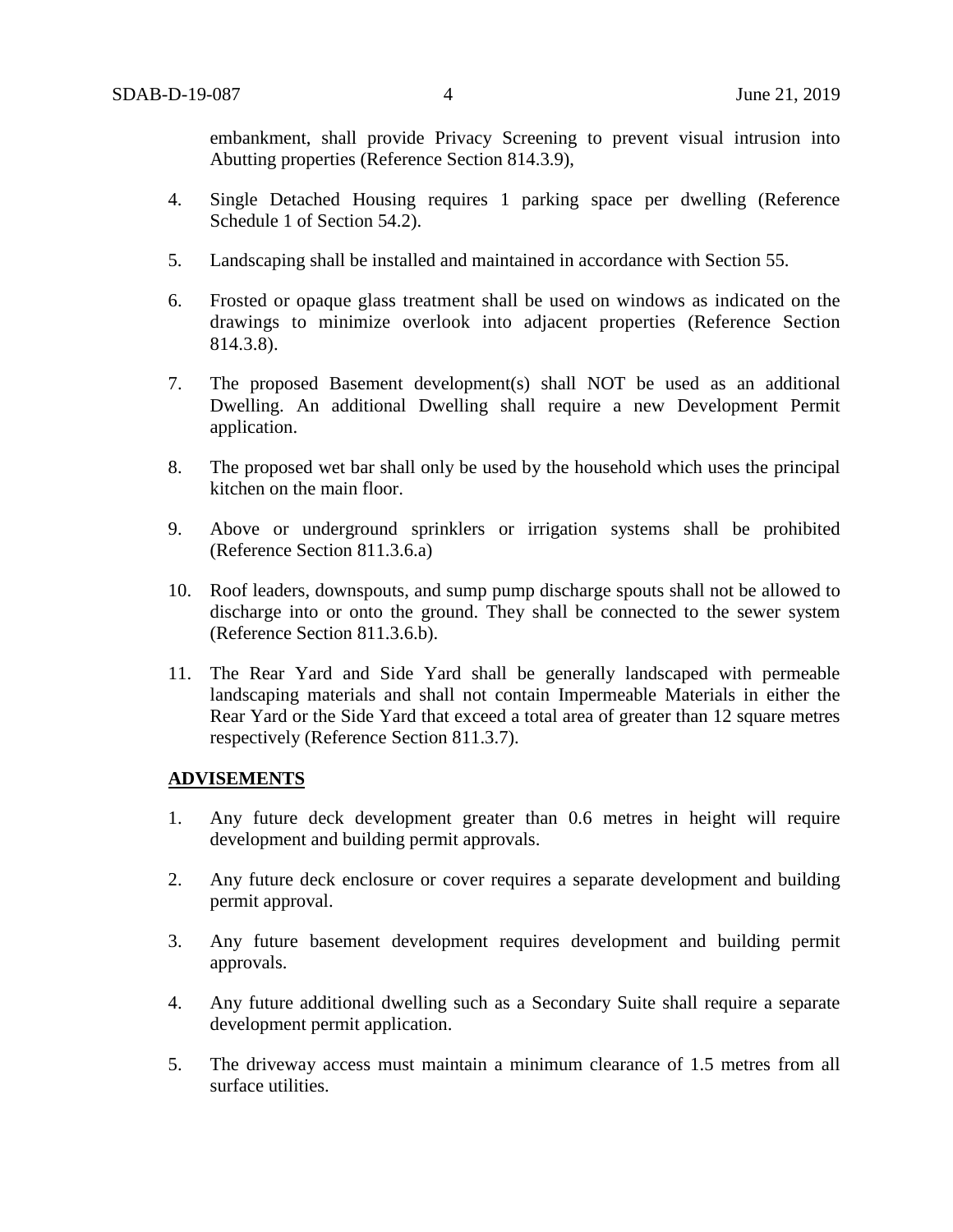- 6. Lot grades must match the *Edmonton Drainage Bylaw 16200* and/or comply with the Engineered approved lot grading plans for the area. Contact Drainage Services at 780-496-5576 or [lot.grading@edmonton.ca](mailto:lot.grading@edmonton.ca) for lot grading inspection inquiries.
- 7. Unless otherwise stated, all above references to "section numbers" refer to the authority under the *Edmonton Zoning Bylaw 12800*.
- 8. An approved Development Permit means that the proposed development has been reviewed against the provisions of this bylaw. It does not remove obligations to conform with other legislation, bylaws or land title instruments including, but not limited to, the *Municipal Government Act*, the *Safety Codes Act* or any caveats, restrictive covenants or easements that might be attached to the Site.
- 9. A Building Permit is required for any construction or change in use of a building. Please contact the 311 Call Centre for further information.
- 10. Dwelling means a self-contained unit comprised of one or more rooms accommodating sitting, sleeping, sanitary facilities, and a principal kitchen for food preparation, cooking, and serving. A Dwelling is used permanently or semipermanently as a residence for a single Household (Reference Section 6.1).
- 11. Household means: one or more persons related by blood, adoption, foster care, marriage relationship; or a maximum of three unrelated persons; all living together as a single social and economic housekeeping group and using cooking facilities shared in common. For the purposes of this definition, two people living together in an adult interdependent relationship shall be deemed to be in a marriage relationship and each of the relatives of the parties to an adult interdependent relationship shall be considered to be related to the partners and to the other relatives thereof. One domestic worker or one boarder may be deemed the equivalent of a blood relative (Reference Section 6.1).
- 12. There may be an inspection in the future to ensure that no illegal suite has been developed.
- 13. This development permit shall be revoked if the conditions of this permit are not met.
- 14. The applicant should be aware that geotechnical investigation and inspections by qualified geotechnical personnel would reduce uncertainty and related risk relative to the design and construction of foundations for the proposed residence.
- 15. The applicant must be aware that they are fully responsible to mitigate all geotechnical risks to the development and surrounding properties and structures. Notably, all design and construction measures, including retaining structures and any proposed temporary shoring to support the basement excavation, must suitably protect neighbouring properties and structures from any adverse impacts, both during and after construction.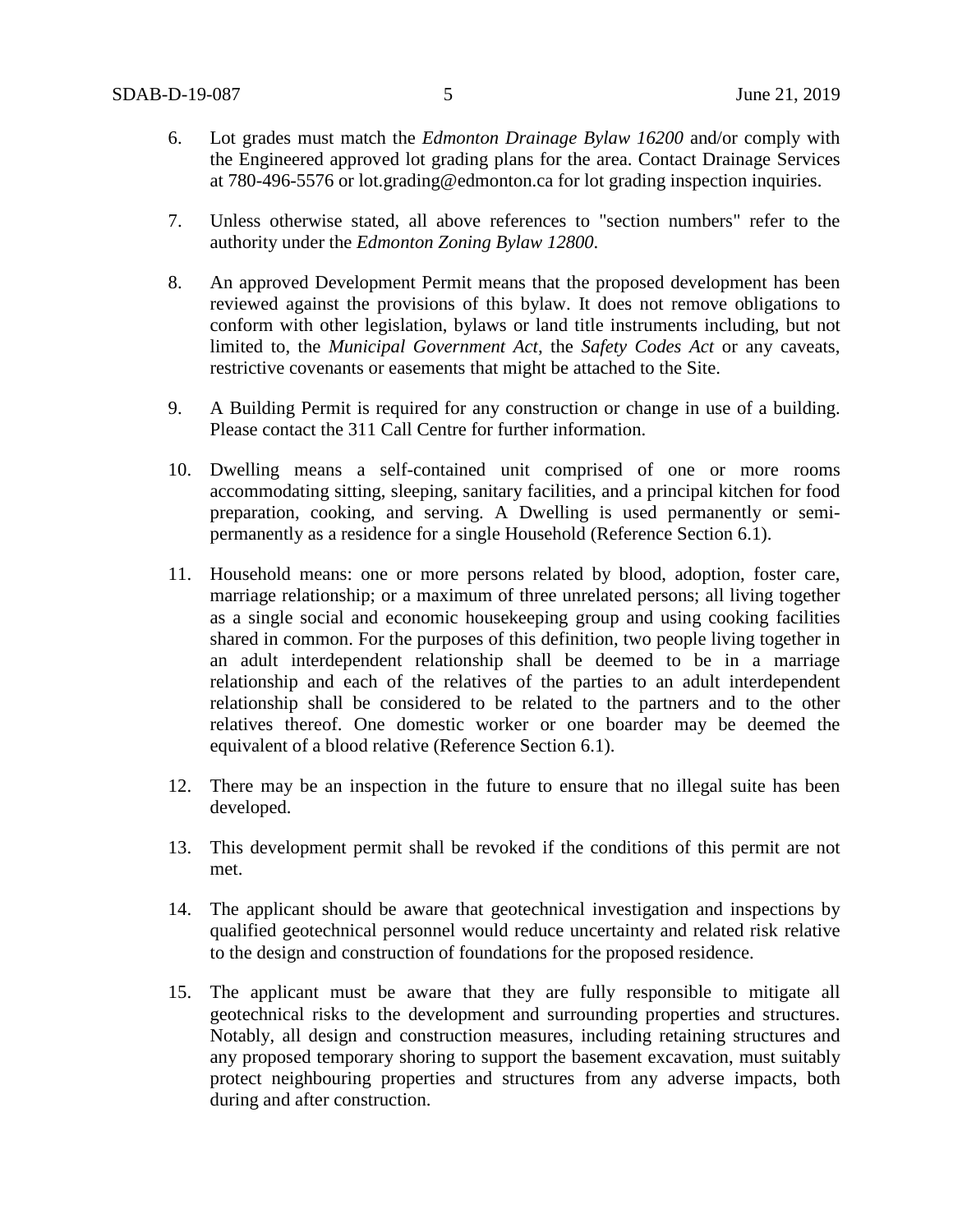- 16. If the builder does encounter any soft or unexpected ground conditions or significant amounts of fill on the site, they are strongly encouraged to consider the engagement of a Professional Engineer with geotechnical specialization to properly address the related technical issues and to design suitable foundations.
- [20] In granting the development, the following variances to the *Edmonton Zoning Bylaw* are allowed:
	- 1. The maximum allowable building Height of 8.9 metres pursuant to section 814.3(5) is varied to allow an excess of 1.2 metres, thereby increasing the maximum allowed Height to 10.1 metres.
	- 2. The maximum allowable building Height of 9.3 metres (to top of parapet) pursuant to section 52.1(b) is varied to allow an excess of 0.9 metres, thereby increasing the maximum allowed Height to 10.2 metres.
	- 3. The requirement that the house be set back 7.5 metres from the North Saskatchewan River Valley and Ravine System pursuant to section 811.3(1) is waived.

## **Reasons for Decision**

- [21] Single Detached Housing is a Permitted Use in the RF3 Small Scale Infill Development Zone.
- [22] The Board finds, based on the submissions of the Development Officer and the Appellants, that the requirements for community consultation under section 814.5 of the *Edmonton Zoning Bylaw* have been complied with. This consultation resulted in three negative responses; however, based on the photographic evidence, the Board finds those concerns have been rebutted as they are not based on site-specific concerns.
- [23] The Board notes there was strong neighbourhood support for the proposed development. Numerous letters of support were received, including written support from the most immediately affected neighbours to the north and south.
- [24] No party appeared in opposition and one e-mail in opposition was received by the Board. The neighbours in opposition live a number of doors away and provided insufficient evidence of adverse effect to their property.
- [25] The Board accepts the submission of the Appellants' agent that the design choices mitigate the Height variances sought. The Height variance sought is for the upper floor which is only 46 percent of the entire footprint of the development. For clarity, the area is recessed which mitigates its view from street level.
- [26] The Board accepts the submission of the Appellants that evergreen trees and other mature landscaping in the neighbourhood mitigate any effects of Height.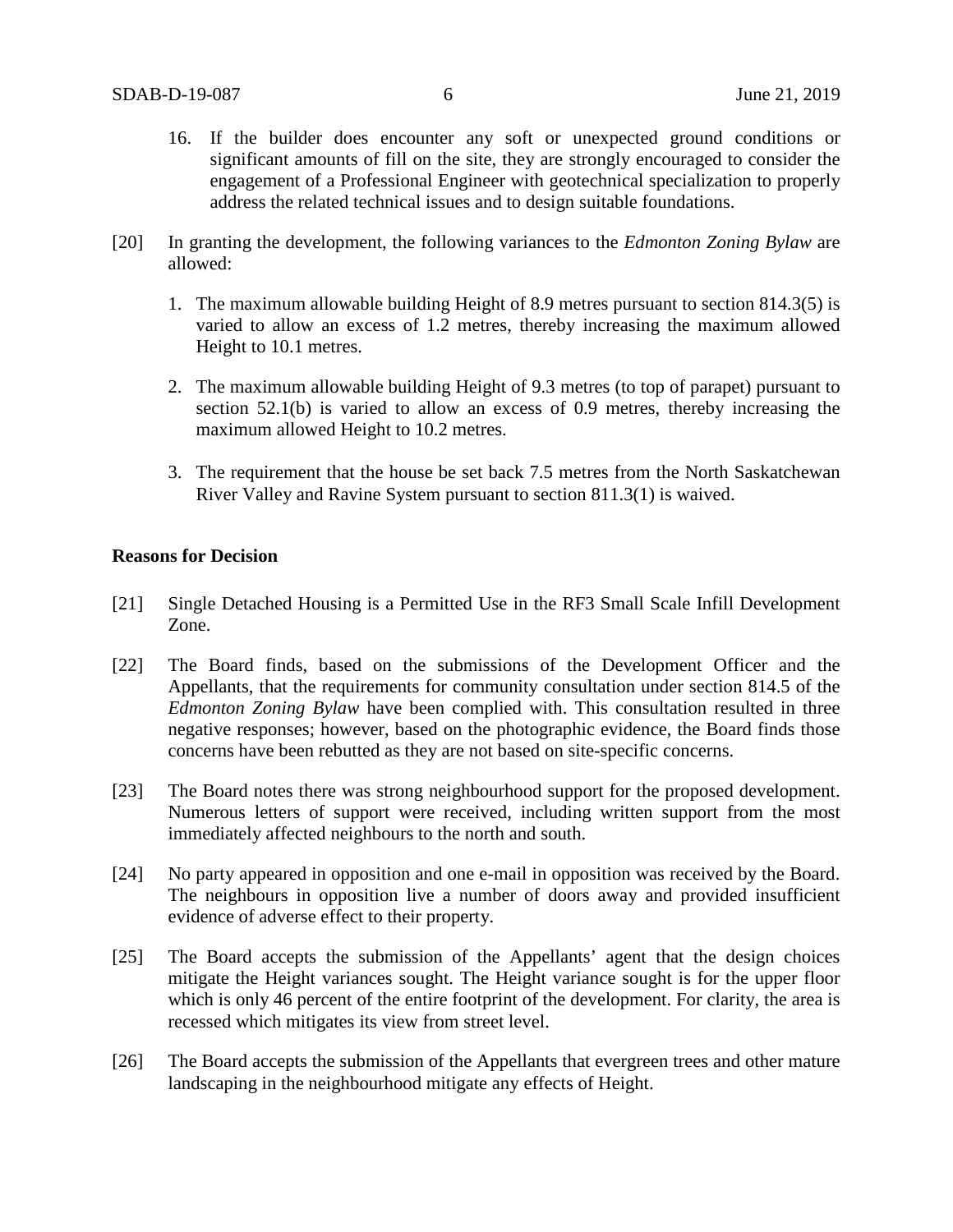- [27] The Geotechnical Report submitted by the Development Officer indicates it is satisfactory to proceed with the proposed development, notwithstanding not meeting Section 811.3(1), which requires all developments shall maintain a minimum 7.5 metres Setback from the North Saskatchewan River Valley and Ravine System.
- [28] The Appellants reviewed and consented to the conditions recommended by the Development Officer.
- [29] The Board finds that the proposed development will not unduly interfere with the amenities of the neighbourhood nor materially interfere with or affect the use, enjoyment or value of neighbouring parcels of land.

Wington T.HA

Mr. W. Tuttle, Presiding Officer Subdivision and Development Appeal Board

Board members in attendance: Ms. K. Cherniawsky, Ms. G. Harris, Mr. J. Jones, Mr. A. Nagy

c.c. City of Edmonton, Development & Zoning Services - Mr. R. Zhou/Mr. A. Wen